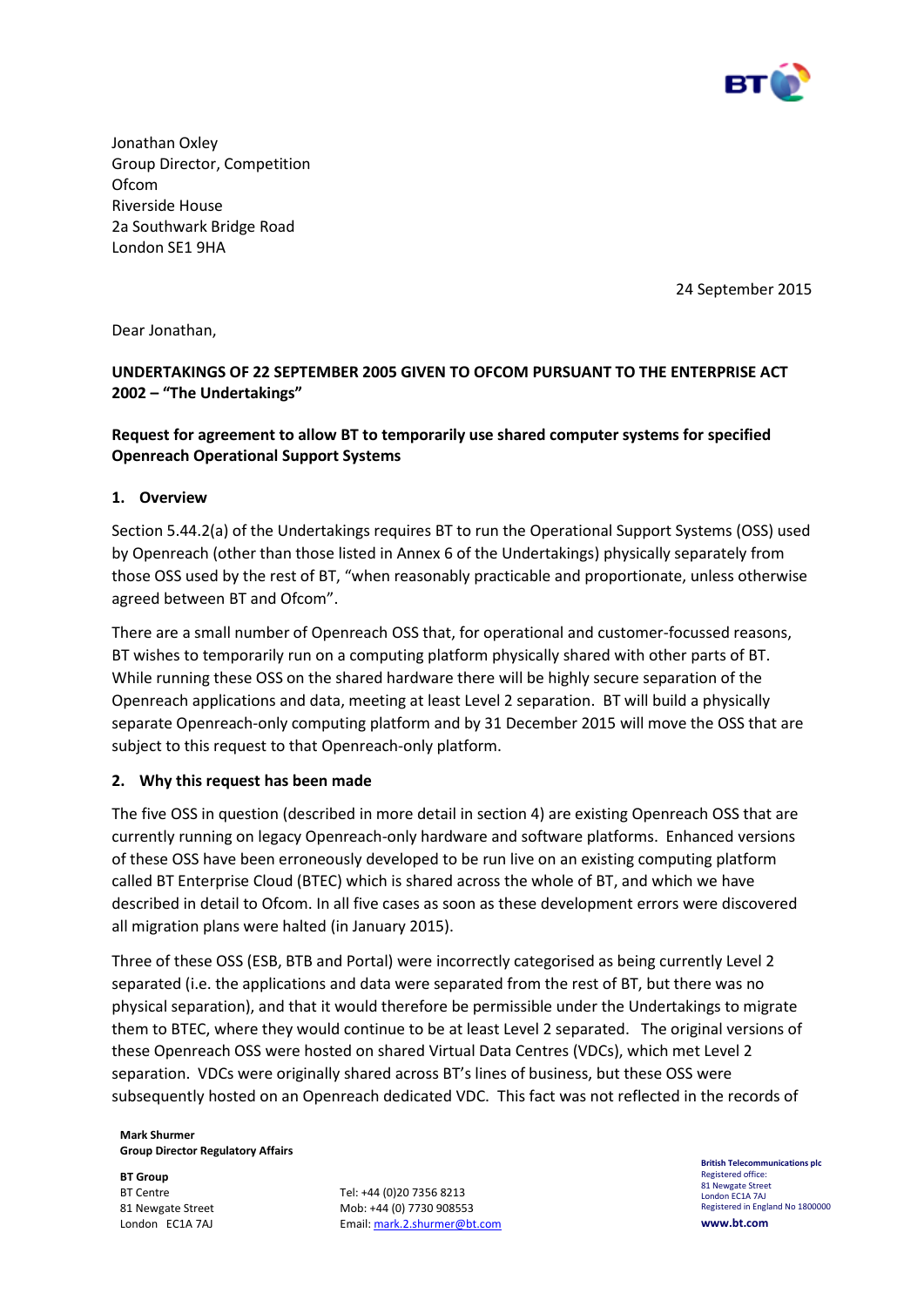Openreach OSS that this made the three systems physically separate. The other two OSS (Service Flow and OR SMARTS) were inappropriately targeted to run on BTEC because they needed additional computing resource that could not be added to their existing platforms (see below).

There is nothing in the Undertakings that explicitly precludes a physically separated system being moved back to Level 2 separation temporarily. We consider this, however, to be against the intended direction of travel, hence we are seeking Ofcom's agreement for this temporary reversion to Level 2 separation.

Developments being made to all five of these OSS are essential to meeting CP requirements and to improve customer experience. The increased volume of transactions running through these OSS is such that existing platforms cannot deliver acceptable levels of service, so additional computing capacity is needed. In addition, the legacy hardware/software has reached, or is about to reach, end of service life, meaning that ongoing vendor support is no longer available. Openreach does not want to run OSS on unsupported platforms, and thus alternative platforms are needed for these OSS. The end of service life status of the legacy platforms prevents Openreach from simply adding new capacity and this also means that an alternative computing platform, with sufficient and fully scalable capacity and performance, is needed.

We discovered plans to put these OSS on BTEC, in potential breach of the physical separation commitment, due to internal compliance checks. Plans to launch the OSS on BTEC were immediately suspended (in January 2015), and none of these OSS went live on BTEC and all five OSS continued to be run on physically separate systems. As a consequence of the errors made as described above, alternative physically separated Openreach platforms have not been built for these OSS. The mistakes that resulted in this problem were not intentional, but were the result of regrettable lapses in internal governance arrangements and errors made in categorising existing Openreach computer systems as to whether they could be implemented on shared hardware. Corrective action is being taken to improve governance, implement enhanced internal controls, and validate the internal analysis of all Openreach OSS.

We initially raised the issue of these OSS with Ofcom in May 2015. We investigated all reasonably practicable options to resolve this issue in accordance with the Undertakings requirements, and concluded that it is not operationally feasible to use existing computing platforms, nor it is possible to purchase, build and test an Openreach-only physically separate platform sufficiently quickly to avoid significant adverse impacts on customer experience.

## **3. Details of BT's request**

1

We request Ofcom's agreement to these five OSS, as described in section 4 below, being run on shared hardware until 31 December 2015, since it would not be practicable to physically separate these systems in time for their launch between September and November 2015 for the use and benefit of CPs.

It should be noted that if the OSS were to be run as live systems on this shared hardware they would run in virtualised computing environments, as described in detail to Ofcom<sup>1</sup>, that would ensure that both the applications and the data would be separated from any other non-Openreach systems also running on the same shared hardware (i.e. this would be, in Undertakings terms, at least Level 2 separation).

 $1$  The design and operation of BT's enterprise cloud environment is commercially confidential. It has been discussed in detail with Ofcom.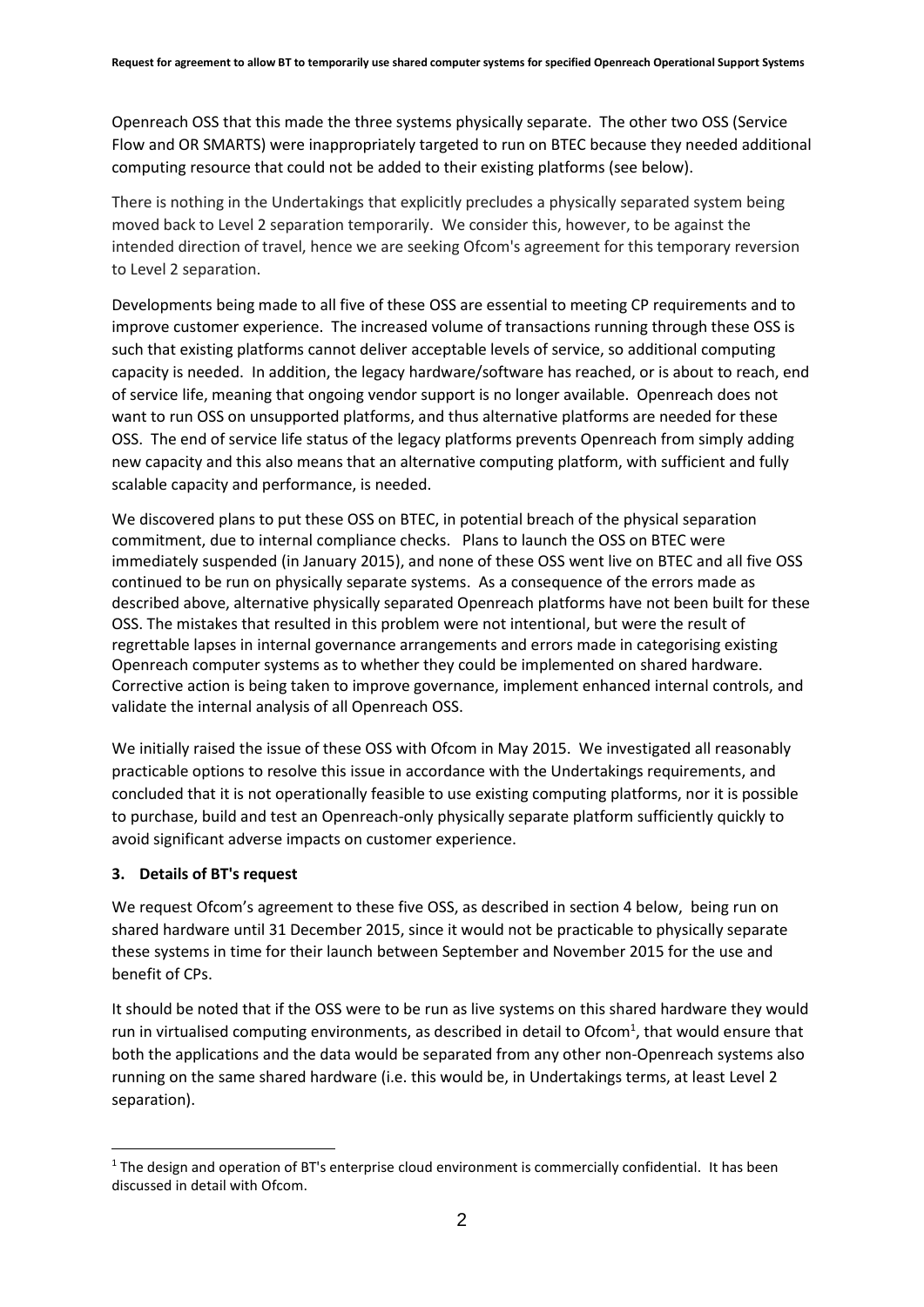We believe that it would be appropriate for Ofcom to agree to this request on the basis that:

- 1. If it was not possible to run these OSS on the shared hardware there would be significant adverse impacts on CPs and their customers, as it would not be possible to deliver the level of service that these OSS can only deliver on either the shared hardware or on the yet to be built Openreach-only platform.
- 2. There would be no adverse consequences for competition, on Openreach CP customers or their end user customers as a result of running these OSS on shared hardware.
- 3. While we accept that errors were made by BT in developing these OSS to run on BTEC rather than Openreach-only computing platforms, it would not be practicable to physically separate these OSS prior to the intended construction of new separate Openreach-only hardware, since existing physically separate Openreach computer systems do not have the necessary capacity or performance characteristics to ensure acceptable levels of customer experience.
- 4. This would be a strictly temporary arrangement, and by 31 December all these Openreach OSS will be run on new physically separate Openreach-only hardware – the same platform that is being built to address the breaches described in section 6 below.
- 5. While running these OSS on the shared hardware there will be highly secure separation of the applications and data, meeting at least Level 2 separation. While these OSS are run on shared hardware there is, because of the computing architecture used, no possibility of inappropriate access to the Openreach information held in these systems by people from other parts of BT who do not have authority to do so. Overall, these controls deliver the same safeguards as physical separation.

## **4. The five Openreach OSS**

We are seeking agreement that these OSS can be launched on BTEC to avoid delivery slippage or production continuity issues. These five OSS would be migrated to dedicated Openreach-only hardware when it becomes available, this migration to be completed by 31 December 2015 at the latest. Further information about each system has been shared with Ofcom<sup>2</sup>.

The five Openreach OSS that BT wishes to run temporarily on BTEC are:

## **ESB, BTB and Portal:**

1

These are key to an initiative called View My Engineer, which will enable CPs to monitor the physical location of Openreach engineers scheduled to handle jobs relating to their customers. View My Engineer has been run in pilot on legacy hardware, involving a number of CPs. Commitment to launch in the second half of this year has been given to CPs by Openreach. The current platforms cannot support the expected volume of transactions in live operation.

Key benefits of View My Engineer include - visibility of Job progress to end-customers and CPs, reduction in the number of missed appointments, significantly increased customer

<sup>&</sup>lt;sup>2</sup> More detailed descriptions of these OSS such as configuration, volumes and operational arrangements are commercially confidential. These have been discussed in detail with Ofcom.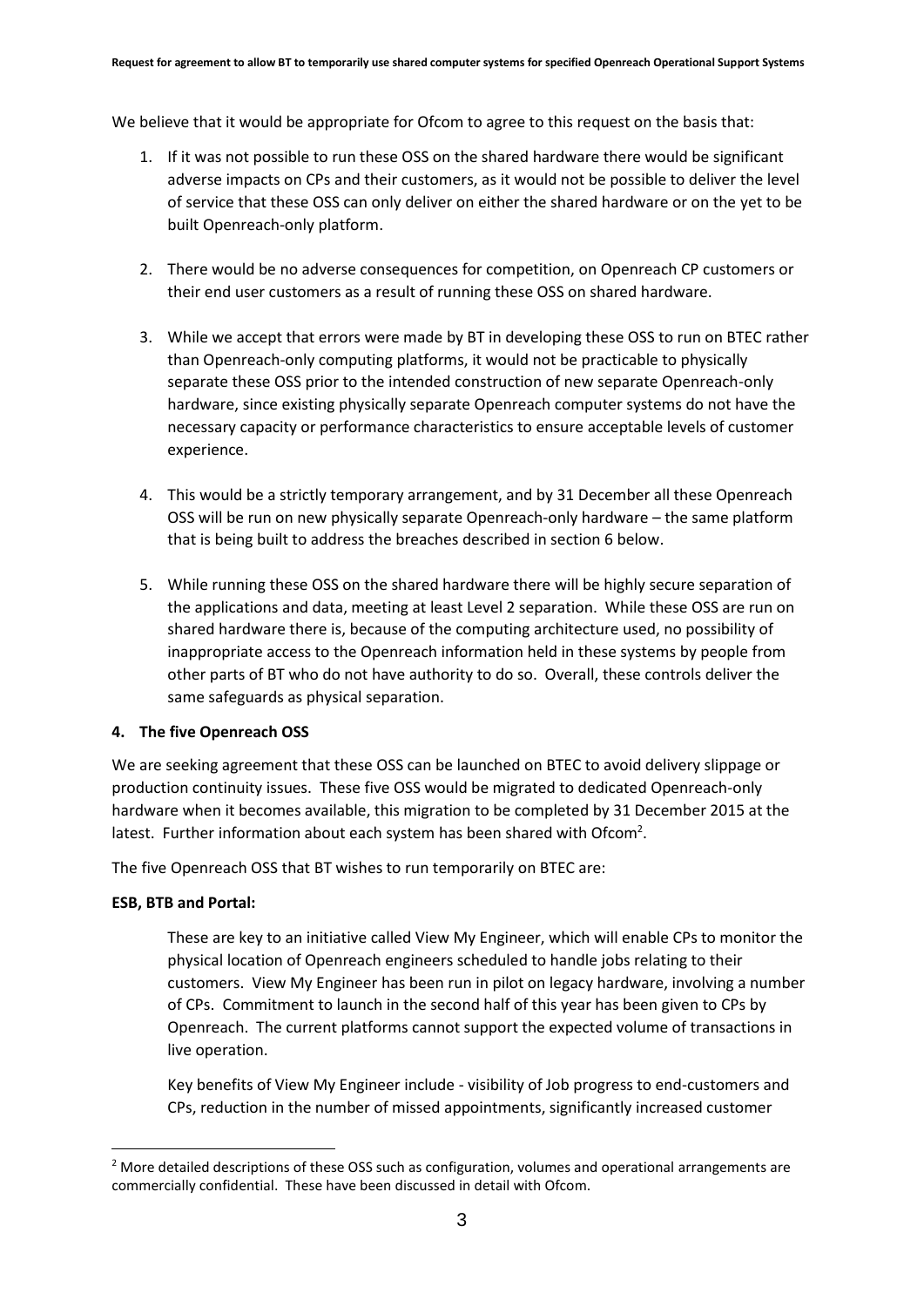satisfaction for both CPs and their end customers and reduction in customer complaints received by both Openreach and CPs.

#### **Service Flow:**

This enables Openreach to ensure compliance with Ofcom requirements for Service Level Guarantee (SLG) credit payments for service repair, service provision, Missed Appointments (MA) and Dead-On-Arrival (DOA) Service Level Agreements (SLAs). The current operating system and database software are going out of support, and the database cannot be upgraded in-situ.

Key benefits of being able to run this on BTEC include: Improved performance (current system suffering considerable performance issues due to inadequate capacity), ensures timely and/or accurate payment of SLGs for missed SLAs, improved system reliability and security.

#### **OR SMARTS:**

This is the Fault Management system for Openreach Next Generation Access (NGA) products Fibre to the Cabinet and Fibre to the Premises, and for Ethernet Access Direct and Optical Spectrum products. Additional capacity is required to support significant volume increases in line with Openreach's NGA rollout programme. The current database, operating system and hardware are all out of vendor support.

Key benefits of being able to run this on BTEC include: Effective fault/alarm monitoring of new NGA cabinets and improved system reliability and security.

## **5. Monitoring and reporting**

To provide assurance that these Openreach OSS have in fact been migrated to the physically separated Openreach-only platform that we commit to constructing, we will notify Ofcom when this new physically separated platform has been built, when migration of the five OSS has started, and when we have completed the migration of the OSS off the shared hardware. In addition we will ask the EAO to validate that this has been completed, and to confirm to Ofcom that the platform to which the five OSS have been migrated to is physically separated.

## **6. Other breaches discovered in 2015**

It should be noted that earlier in 2015 five other Openreach OSS were inadvertently deployed and are live on BTEC, and that BT self-declared these to be breaches of the Undertakings obligation to run Openreach OSS physically separately from the rest of BT. The breaches were notified to the EAB and discussed in detail with Ofcom.

Detailed compliance assessment found that two of these OSS had previously been physically separated, but had been incorrectly categorised as Level 2 separated. As described above, there is nothing in the Undertakings that explicitly precludes temporary reversion from physical separation to Level 2 separation, but BT considered these cases to be against the expected direction of travel, and decided to self-declare these OSS as being in breach of the Undertakings requirement. The other three Openreach OSS deployed on BTEC were Openreach-only instances of existing OSS that had previously been used by other parts of BT, and inadvertently launched on BTEC in the belief that these instances were not new OSS being designed specifically for Openreach. BT considered these to be against the intention of the Undertakings, which require all Openreach OSS to be designed